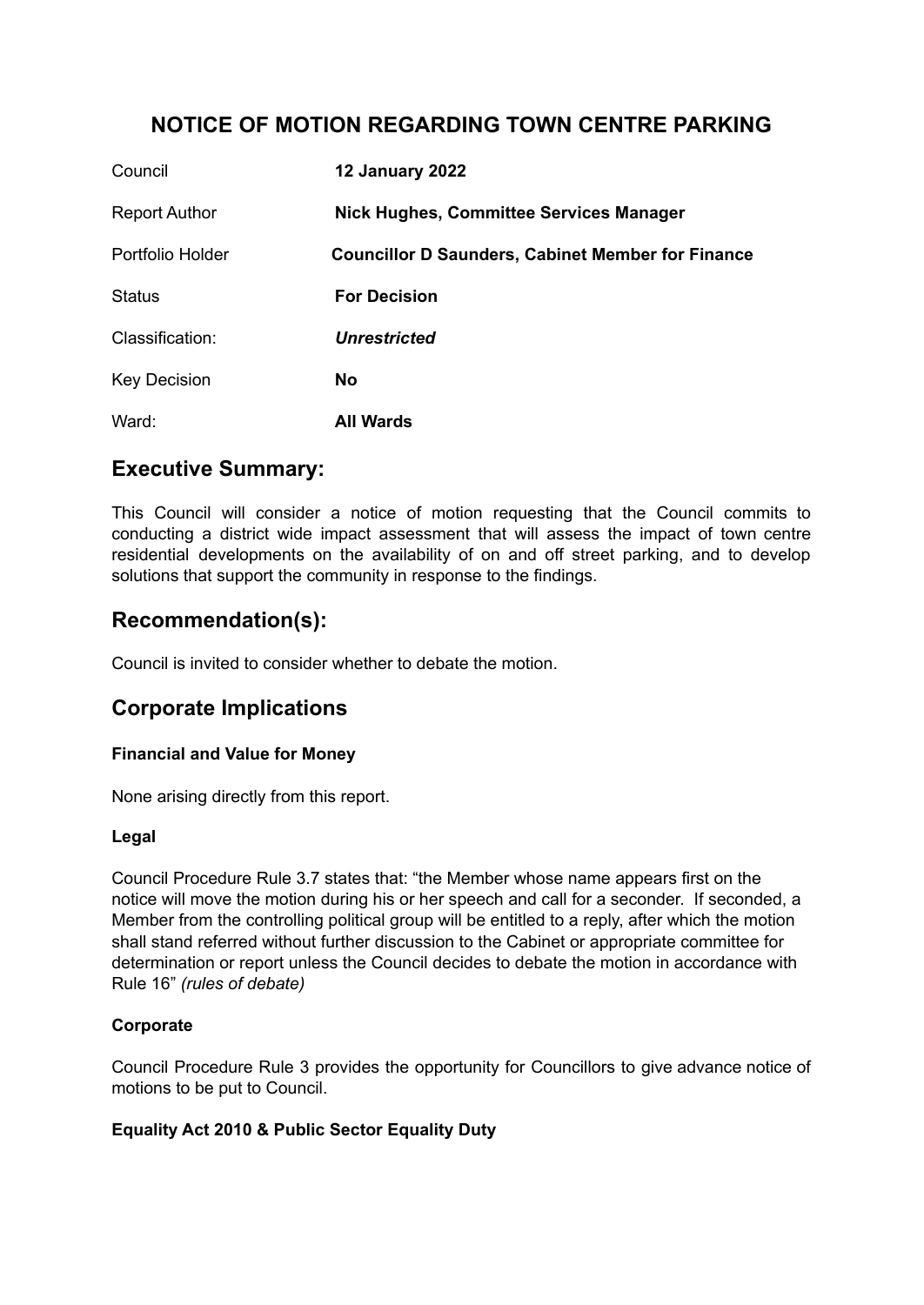Members are reminded of the requirement, under the Public Sector Equality Duty (section 149 of the Equality Act 2010) to have due regard to the aims of the Duty at the time the decision is taken. The aims of the Duty are: (i) eliminate unlawful discrimination, harassment, victimisation and other conduct prohibited by the Act, (ii) advance equality of opportunity between people who share a protected characteristic and people who do not share it, and (iii) foster good relations between people who share a protected characteristic and people who do not share it.

Protected characteristics: age, sex, disability, race, sexual orientation, gender reassignment, religion or belief and pregnancy & maternity. Only aim (i) of the Duty applies to Marriage & civil partnership.

There are no specific equalities issues arising from this report.

# **CORPORATE PRIORITIES**

This report relates to the following corporate priorities: -

*● Communities*

# **1.0 Introduction and Background**

1.1 The following motion has been received from Councillor Crittenden in accordance with Council Procedure Rule No. 3:

"The growth of town centre residential developments throughout the District are putting pressure on residential and visitor parking, to the detriment of both residents and visitors.

Whilst it is within the Local Plan, in accordance with National Policy and consistent with climate change targets, that parking facilities will not be required or expected for residential development planning applications within town centres, this does not take into account the needs of workers, especially keyworkers, or residents with disabilities, who genuinely need access to their own transport. Few of those most affected are in a position to pay for resident parking schemes or annual season tickets for car parks. The result has been increased pressure on what limited parking is available in the streets surrounding our town centres and beyond.

Thanet District Council recognises these challenges and commits to undertake a District wide impact assessment of increased pressures on both on and off street parking in our town centres arising from the expansion of town centre residential development, taking into account relevant factors such as access to electric vehicle charging, public transport links, cycle storage and pedestrian safety (especially at night), in consultation with KCC, ward councillors, other stakeholders (eg public transport providers) and the public, in order to develop solutions that support the community, recognising the need for some groups to have access to safe personal transport due to work conditions or disadvantage."

# **2.0 Options**

- 2.1 To debate the motion,
- 2.2 Not to debate the motion, in which case the motion will fall.